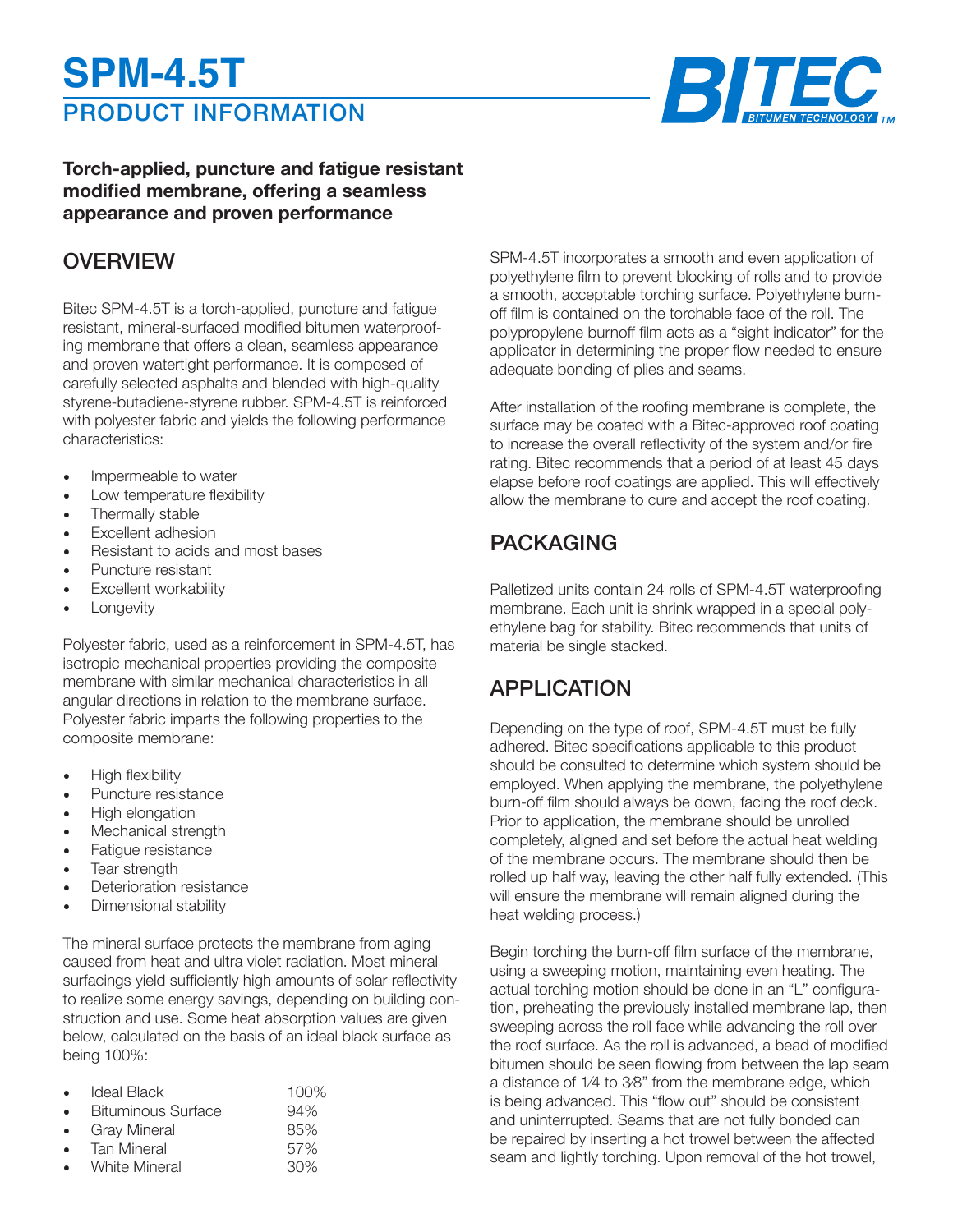# PRODUCT INFORMATION **SPM-4.5T**



pressure should be applied to the top ply, forcing the modified bitumen to flow out the desired distance.

All side and end laps should be a minimum of 4 and 6 inches respectively. If the membrane is loose laid, an area of 40" each side of the end lap should be fully bonded to the roof surface.

Bitec SBS torch membranes may not be installed in hot roofing asphalt, cold process adhesives or by mechanical attachment. Bitec SBS membranes are not recommended for use over coal tar or pitch roofs unless the existing deck is separated from the Bitec membrane by a minimum 1⁄2" thick, mechanically attached recovery board. Bitec does not allow the use of plastic roofer's cement with any of its membranes. As with any roofing project, good roofing practices should always be followed. Consult the Bitec specification and details book for information governing certain systems.

# TOOLS REQUIRED

Tools required to apply Bitec SPM-4.5T waterproofing membrane include: a propane torch having a UL certified regulator, propane bottle, spatula or round nose roofer's trowel, a roofer's knife, pair of work gloves, flat soled shoes and an ABC dry chemical fire extinguisher.

Before using this product, be certain that all information concerning the installation of this product and safety guidelines pertaining thereto have been read and fully understood. The application of modified membranes requires the use of explosive gas and molten asphalts, which if mishandled can and will cause personal injury and/or property damage.

# **SAFETY**

#### **Contractor**

It is the contractor's responsibility to observe all fire prevention policies and practices, to train, instruct and warn employees on the use of torching equipment. Follow OSHA and NRCA provisions for fire protection, including but not limited to those listed in OSHA 1910.151, 155, 156, 157, and 1910.1101, which apply to torch application. The contractor should be familiar with NFPA 58 "Standard for the Storage and Handling of Liquefied Petroleum Gas" and any other appropriate publications of the National LP Gas Association.

#### **Fire Department Regulations**

The contractor should be familiar with all local fire codes in his area. The contractor is responsible for obtaining all necessary permits or certificates before any work is started.

#### **Personnel**

Proper clothing should be worn at all times while installing any modified membrane. Long-sleeve shirt, long pants, leather or durable flat-soled shoes and work gloves. Workmen, other than the torch operator, should be no closer than 3' from open flame.

**NOTE:** The roofing contractor and his employees are the key to success regarding safety. Safety should always be first!